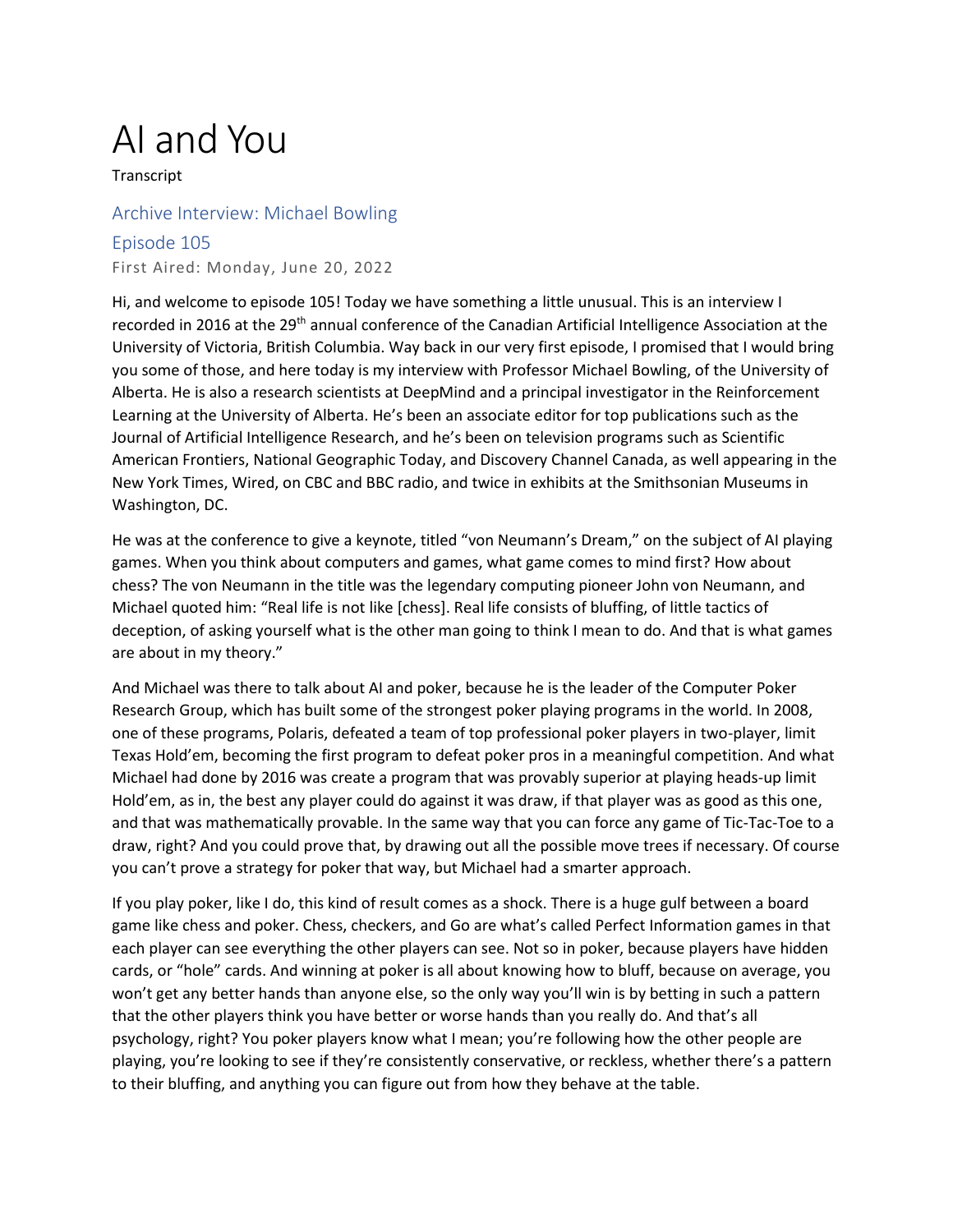A computer should be useless at all of that, right? How are you going to code the ability to read players' state of mind? Although the computer is going to be very good at computing probabilities and not making emotional decisions, which are the other traits you need to be a good poker player. But I didn't think that a computer would be able to learn the bluffing strategies to win at poker. And yet, it has. Don't play against one if money is at stake.

Now, I've got to tell you, everything Michael has to say is as useful and interesting as it was when we recorded this. On the other hand, I was just starting out and I was pretty green behind the ears about how AI worked and where to pay the most attention to it. So I cringe when I listen to my questions. Forgive me, okay? I did rerecord them, though, because in the original my microphone wasn't working well and you should get the best audio I can give you. But I left the words the way they were. So let's get to the interview with Michael Bowling.

And your specialty is artificial intelligence.

Specifically, I do a lot with machine learning and game theory.

And you're at a conference to present your poker playing bot.

That's right. So, a presentation I just gave today was on some work we had done a year ago, where we had shown for the first time that we could solve the game of Heads-Up Limit Texas Holder. So, it's a variant of poker, it happens to be the smallest variant of poker that humans play. But we have a perfect strategy. So, a strategy that cannot lose, no matter what it reveals to somebody else, it doesn't matter how much they play against it, no matter how much they figure it out, it's guaranteed that it can't lose money.

So, now poker goes the way of checkers and chess.

Yeah, it's a long time coming in the sense that this is actually solving the game. Whereas some of the other milestones we often think about, particularly in games, that there's different milestones, there's a point where we can play competitively with humans or surpass human play, or we're able to beat them and so in checkers that happened in 1994, and poker for again, the variant of Heads-Up Limit Texas Holder that happened in 2008. But then you could also solve the game and so checkers was solved in 2007. This is what we did for poker in 2015 and so go, for example, we've just now crossed the threshold where we're able to beat top human players in the game of Go, but we're never going to, that's out of the realm of mathematical possibility that we would be able to solve a game, the size of Go.

Although if you can win all the time anyway, it doesn't really matter?

Well, it kind of comes down to you can't guarantee it right, maybe humans can continue to get better, and maybe the program don't and so that's one of the, when you really solve the game, it's kind of special, because what you're actually saying is, it doesn't matter. Like this isn't about how good your competition is, this is just establishing that for all time now forevermore, humans, at best can just tie the game, because they can only reach a perfect solution themselves.

So, those are relatively narrow applications of AI, and there's a lot of attention lately being given to general artificial intelligence. We've got statements by Elon Musk, Stephen Hawking,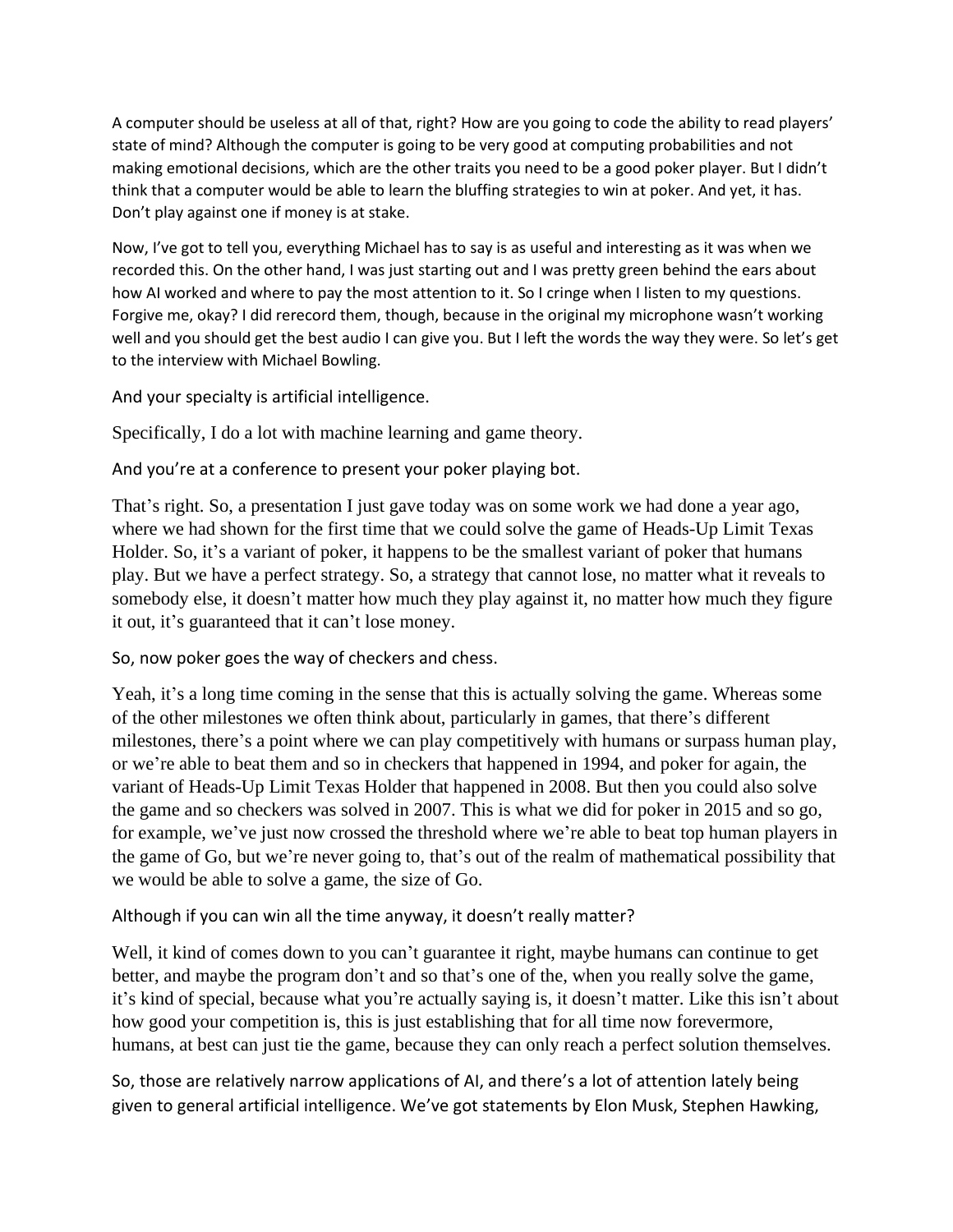Bill Gates, saying we need to be very concerned about where this will end up. Contentious, perhaps. But in what sense does that impact you?

Well, in some sense, the poker work that I presented on today isn't all of the projects that I work on, and some of them are actually really trying to get much closer to that sort of, I don't want to say we're getting closer to general intelligence, but we're certainly trying to build an AI that has a more I like to use the phrase general competency. We've seen over the years that if you pick a particular problem, we can get computers to achieve a very high-level performance on it. But what happens if we want to have computers be able to show a more broad range of competency and how do we even begin to evaluate that I think that's where things get really interesting and so one of the projects that I started about four years ago now was the arcade learning environment of using video games, being that there are so many of them made. So, we started with the Atari 2600. There're over 500 games made for the 2600 and let's see if we could have an agent that could play any one of those but just sitting down, never seen the game before and learning to play the game. Now, I think this is an interesting problem and it's very different than the problem of how do we get to like super high level of Go play? How do we get to super high level poker play? Because to be able to do this, you really have to cover the variety of situations that people have made. There's sports games, there's puzzle games, there's chess built into the Atari 2600. So, if you really could do that really well, then you've certainly done something categorically different than what we've done before.

Does that mean that one day Halo 2 or World of Warcraft fall under the scythe of computers?

Well, I think the day will come where that happens, even before we see a more general competency system get there. Right now, I think if an AI group wanted to tackle that problem that became a focal point of the community, I think that you would see an individual game fall rather quickly. But how do we move to the point where we're really able to have a system that we don't have to engineer that particular game and learn the intricacies of that particular game, but the system itself can divine that and mostly, we're going to get that from learning and so this is why machine learning is a big part of what I do, is I want to see our machines be able to figure much of this out for itself. Now, I bring that up, because you asked about sort of these fearful statements, and I have trouble with them in the sense that I don't fully know what perspective they're coming at it from because on the level of in the future, we're going to want to be careful about this, I'm totally on board and it's useful to have the conversation now because it's much harder to have the conversation like after when we're arriving at the point the conversation needs to be had, it would be much better off if we've already been used to having those conversations. And so I think on that level, I think most of the AI community is in agreement. On the level that oh crap, what you're building in Atari is going to somehow escape Atari and run amok in the real world or the virtual world or any world at all is just seemingly utterly nonsense, right? Like my agents make chickens cross roads and they're not going to suddenly think of anything else and it's hard to imagine how there's a danger in that.

Nick Bostrom speculates on a scenario where you don't have to; that an intelligence whose mandate is to maximize paperclip production, can if it becomes sufficiently powerful and unscrupulous consume the earth and everything on it to make paperclips.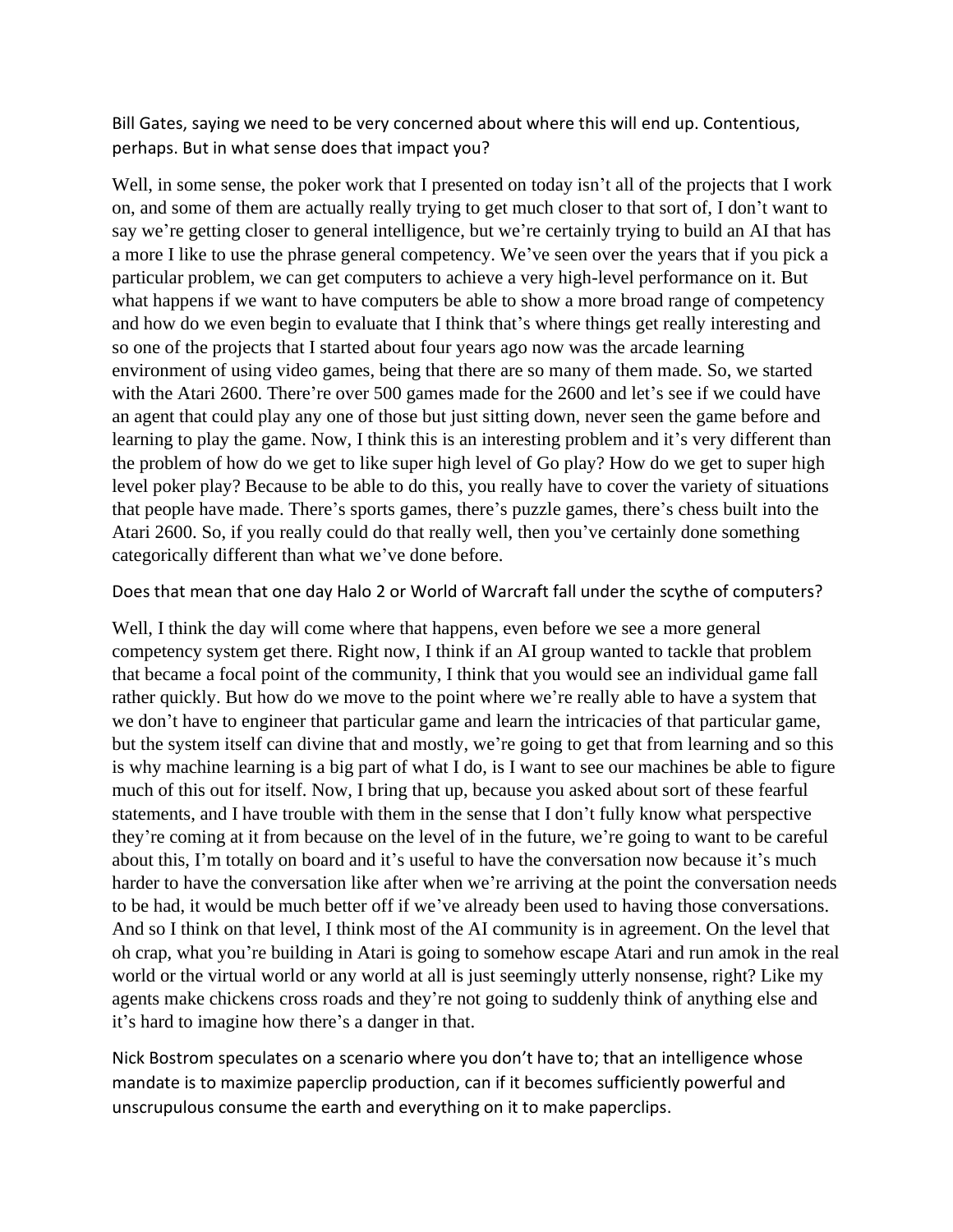*Sure*… I don't know, I feel like I mean, the scenarios are nice for science fiction storytelling, but the step between the technology we have, and the fear of these science fiction storytelling elements, it's not even just that it's not here; it's totally unclear what would be the steps between here and there. That seems like a chasm that is so far-fetched that our systems right now don't look like that. They look like toasters. And even as sophisticated as they've gotten, even the ability for AlphaGo to learn to play Go, just through millions and millions of games against itself, our poker program learning to do that in poker, it still just looks like –

The only thing it could ever output as a slice of toast.

That's right and it's not going to suddenly decide to have some other impact on the world until we set it up to do that. So, I think there is a conversation that I don't want to say it's a fearful conversation, I think there is an important conversation to be had sooner than even the maybe the Nick Bostrom one, which is what are we using our tools to do and I think that conversation is the one human should be having and have been having for thousands of years, there's nothing, should we be using the ability to make explosive powder into the bullets that we propel very very quickly and kill people? Like that's an important question to ask the actual building of guns and I think that there's no reason to believe that AI is in a somehow a different category than that one. If we choose to hook our AI systems up to our factories, then we could have the problem that when we program to make paperclips that they might go and have much more effect than we want.

Might happen if one factory does it, gets a tenfold increase in productivity, than the rest will do it.

So, we do; I think we do have to think about how we use our tools. That is a conversation that we're used to having we happen a lot and we can should continue.

And perhaps in the context of artificial intelligence. Is there a conversation happening about ethics in the sense that we need to have more of that conversation?

Yeah, I think I mean, in some sense, the doom and gloom speakers, I'm not really sure how doom and gloom they are. I mean, like Elon Musk is one of them and yet, he's a big investor in not just AI and ethics, but he's a big investor in just straight up AI, and pushing the AI agenda as much as anybody else. So, he can't be that much of an AI Luddite about what's actually happening. And so I don't want to put too much on him, but I think making those statements has certainly driven AI researchers to say, okay, you're right, there is value in starting that conversation. I think the problem is when it's put out there in the public in that way, I think it does, I mean, the media in particular likes to, the cool story is when it sounds more doom and gloom than it even is and I do fear that this can change funding situations and I don't just mean selfishly, doesn't entirely matter to me. But I think that that can affect our progress and I think there is a lot of good that can come out of this and right now, I think what everyone sees is far more good than fear. But yet, if we change the public conversation, we lose the potentially the opportunity for all the good. So, I think there was value in saying, let's have that conversation as researchers, because there's no reason not to. I think I mean; they continue to push the doom and gloom agenda of what the dangers of this could be. I think that to me, that's dangerous. I think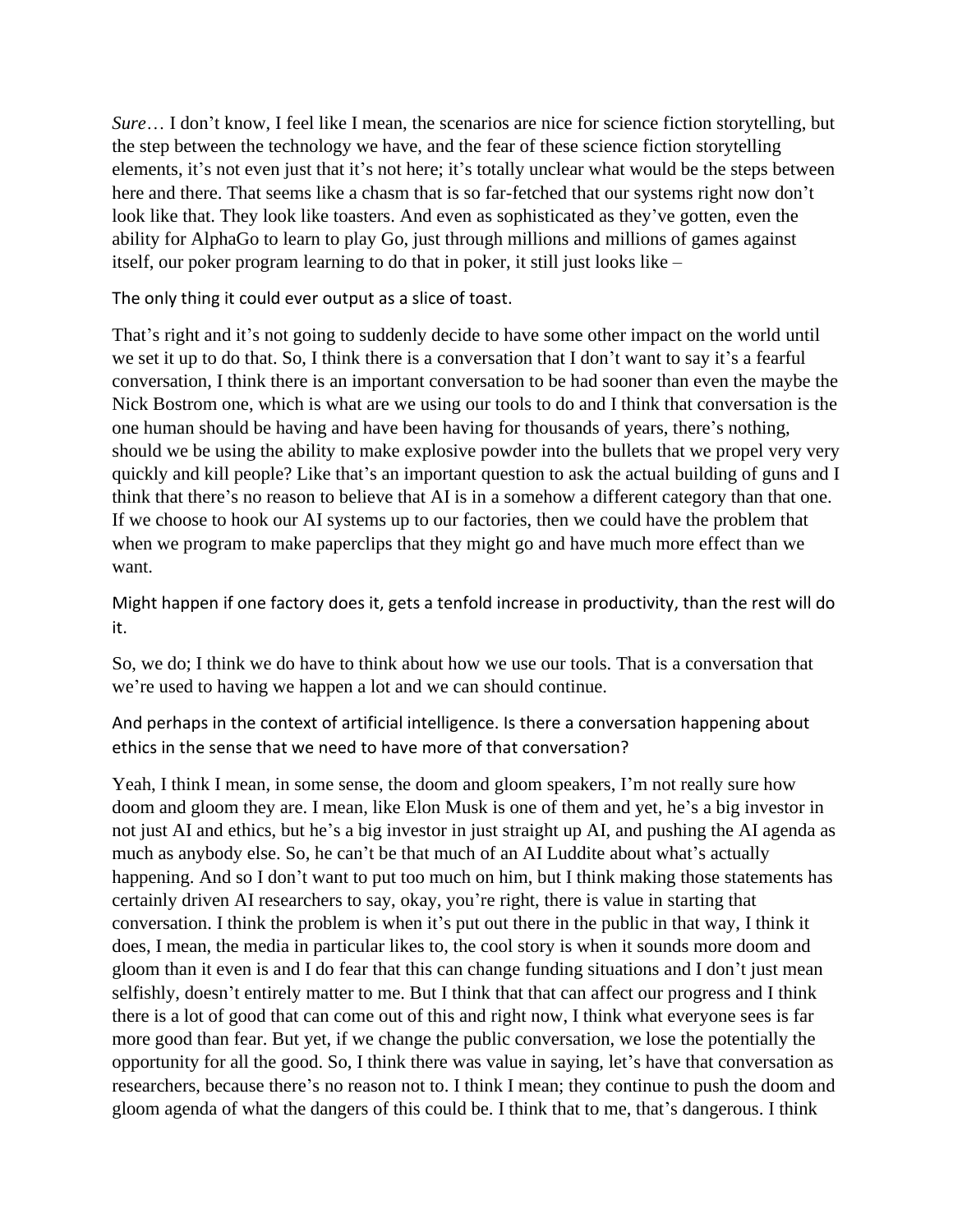there's a number of opportunities for which if AI research were to slow, we would be losing out on chances to improve people's lives on every level, from convenience, to life giving ability.

The upside is as big as the downside.

That's right.

Do you perceive that artificial intelligence is getting not just the doom and gloom, but in general, a lot more attention has it taken off?

On some level. I mean, obviously, the circles Iran in it feels like lots of stuff is happening. There's a number of like milestones being passed that we thought were decades away, and they're falling quicker than we expected them to. On the other hand, when I've talked to people who were in the general public, and I asked them, have you heard of AlphaGo? Have you ever been following the Go matches? The answers are, "What are you talking about?"

And in some circles, though it is. Gartner came out with a report about what the impact will be like two years from now and with some large numbers about the impact on jobs and other capabilities.

So, it feels like in the circles that I typically run in that, that AI is both hot, and it's exciting, and there's a lot of stuff happening. And yet at the same time, I think if you actually were to pull the mass public, I think it's a smaller blip in the whole perspective.

They're typically behind the curve. We've had this thing more than once in the past have an AI wait into following overblown hype. Are we now at the beginning of a summer? Or are we at the crest of a summer, waiting for the bubble to burst?

Well, I think when we talk about the AI Winter, we don't feel like the summer was real, right? It's sort of like suggesting that there was some smoke and mirrors that were causing us to believe more was happening. I think this is mostly a summer; I don't think this is a bubble that's going to burst. But at the same time, I think, inevitably, hype can be both real and hype at the same time. Right? The reason that people are super excited is because it's real, but it doesn't mean that we fully understand what's actually going to happen and I think there will be some realization that, I mean, this is in particular to say, deep learning, that this isn't going to answer the intelligence problems, that fundamentally, there are still many questions, many of the exact same questions we were asking, we've already been asking, are going to manifest themselves, we just now have another hammer in our toolbox to address them and so I think we're going to realize that it's real, and simultaneously start to understand that it doesn't solve everything, and there's still work to be done.

Do you foresee the day when you have a conversation with an artificial intelligence that's as interesting as this one?

I'm guessing, not in my lifetime, but I actually kind of feel like I'm an AI pessimist, I'm actually working on the problems I think can't be done. So, it's not surprising that I think maybe we're not going to get to that point, I think how we start to think about our machines is going to be very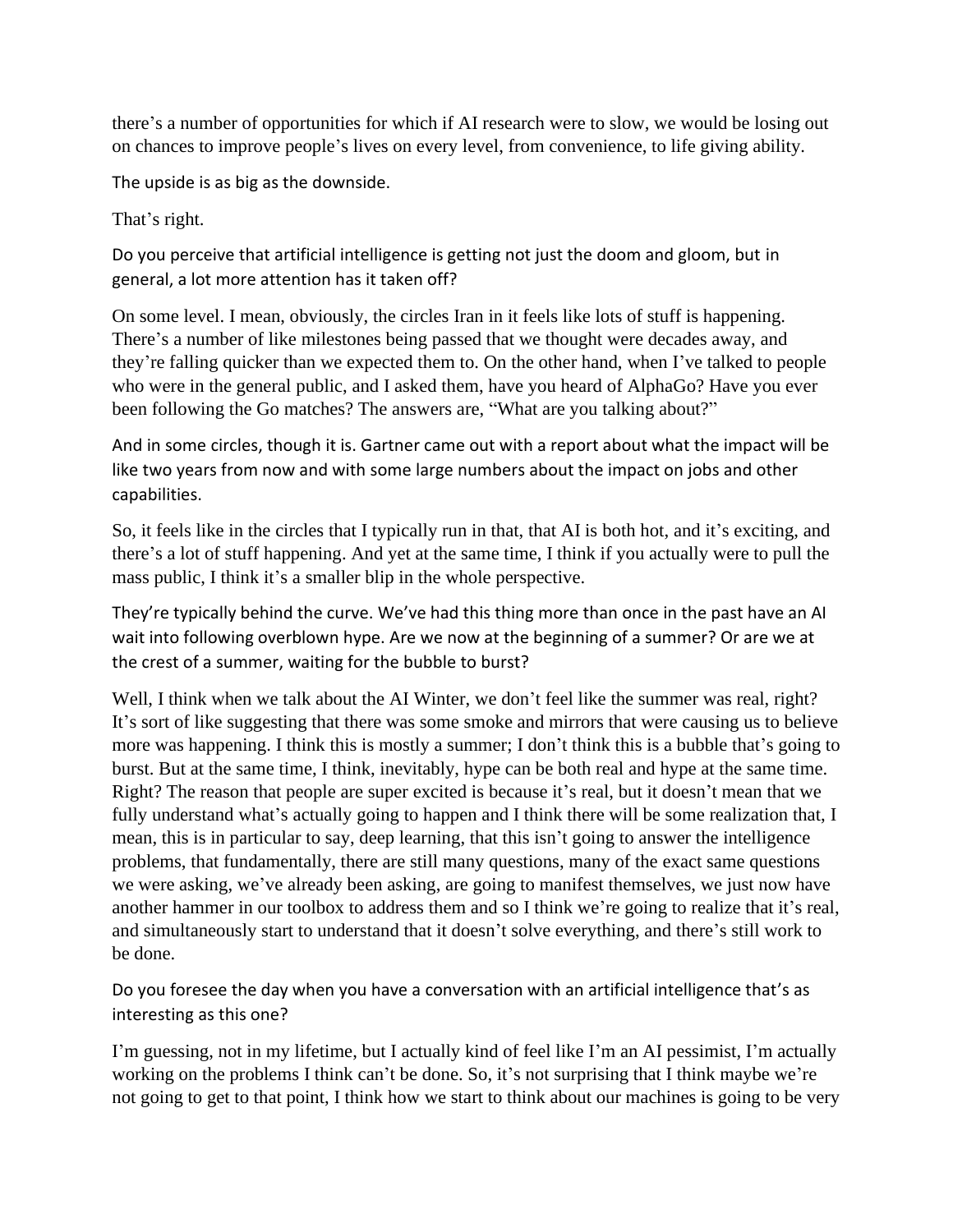interesting. I mean, this feels like a topic for a sociologist and not a computer scientist. But I think it's going to be very interesting how we conceive of our machines, as we begin to interact with them in ways that we haven't previously.

Speaking of not computer science, one last question, outside of computer science, what do you think offers the most opportunity for cross fertilization that would improve or accelerate AI research in interesting ways?

That is a very interesting question. I don't know the answer to that question. I mean, historically, people have drawn a lot of inspiration from, say, biologically plausible suggestions for how AI systems might work and I've never found that useful way to think about things. I mean, if we all need a place to get ideas from and so in that regard, I don't think those ideas are inherently bad. But I don't think that's a benchmark by which we're really going to be able to push forward on I think, we are going to discover general principles of intelligence, but I don't think the way we're going to implement them is going to match the way biologically we've arrived at those same skills. So, that's never been a useful place for mining ideas for myself. I'm not sure I know the answer to that I often get most of where I get ideas from are trying to, when you make a problem concrete, you start to realize what are the pieces that are missing and so often, I need good concrete problems that aren't so far-fetched that the chasm is too big to make the next steps and so I feel there are these moments when things crystallize around the problem of GO or poker, that's what they do. I think they crystallize sort of this is exactly what we're missing and we can begin to think about what would a system look like that could do that. So, my go to is almost always games. I think that there's some obscure games that most people don't know of that I think are really fascinating, that I've been thinking a lot about how could an AI system ever sort of do that, I'll give an example that most people know better. So, the game I'm thinking of is a game called Hanabi. But most people haven't heard of it. But I'll take bridge for a sec. So, we can actually build a bridge program that can play the cards of bridge very effectively. So, here's a different question. Suppose you were to pitch the game of bridge to a computer and say, devise me a bidding strategy? How are you going to communicate? Because bidding isn't about trying to gain utility or get into the best position, it's about me communicating with you what's in my hand and so building up a communication protocol is effectively what a bidding strategy is, the people who looked at bridge previously, they mostly, it's partially how bridge works, you don't get to really invent a bidding strategy, you have to write it down and show your opponent's there's these really strict rules and so when people have looked at bridge doing computers for bridge, they almost are always restricted by the existence of bidding strategy. So, they have to play within that space, and they end up building rules on top of it and what they're doing isn't the problem, I think is interesting, which is the problem is the communication problem. How can you actually build communication protocol and the kind of problem when you distil it down to its very core isn't one that looks like any of the search base problems that we've seen before it looks really challenging. So, this isn't really pulling an idea out from another field. But I give that as an example of where games can help us think about what might be missing in our intelligence capabilities.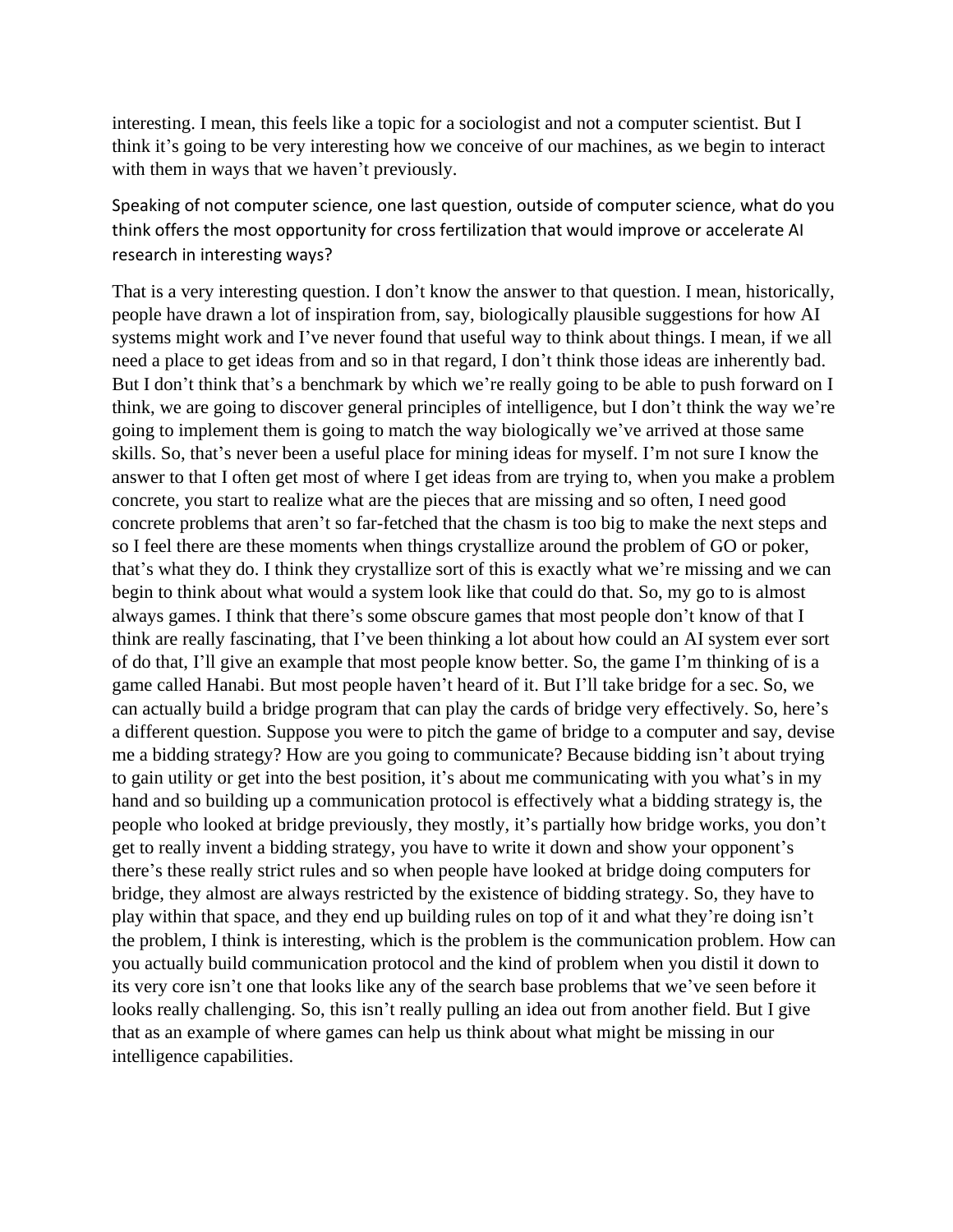And going in the other direction. You mentioned dating, anyone on Wall Street would start listening in another context and with game theory and bidding. You're speaking their language, are you not?

Yeah, I think moving out of strictly competitive games. So, even with the poker work, which I often contrast with chess and checkers and go because poker is a game of imperfect information. There's another way in which all those games are the same, which is that I am trying to be you. This is a zero-sum game and my actions are like, if I benefit me, it's directly hindered you. I think there's a whole slew of games for which that isn't the particular setup and many of the games that we sit around we don't operate that way. That isn't how we generally approach someone else is not to assume that if I take an action, that's good for me, it's going to be bad for you and so I think there are opponents and bridge but the part of it that I'm thinking about is the part where no we're on the same side here and I think that is historically we don't have a lot of experience in those kinds of games and so teamwork based games, like video games that involve lots of people working together, whether it be like Counter Strike, or World of Warcraft, or any of these games, where you really work together to achieve some sort of goal. How do we begin to build systems that can play in those spaces, I think is also I think it'd be an important step forward and you can also imagine, what if one of the other people you're playing with isn't another computer agent? What if it's another human age? How do we actually be able to do that, and there has been some work that I started doing some of this a while ago, and more people have been pushing this idea with something that's called impromptu teams is what I call it. It's also been called pickup games and there's another name for this, it's eluding me but this idea that could you build an agent that can jump on any team arbitrarily, and can figure out how to contribute onto that team and this obviously, feels like this would be great from a societal perspective that we would love to have our agents to think that way and those problems turn out to be much harder than you would initially think you would think. But we're all on the same team. This should be easy. But I guess maybe we do know this. We do know, when we get a bunch of people together with a common goal. Sometimes we're less efficient than we would be if we just did it ourselves.

Yes, with a committee. I did want to mention what you brought up in your talk about the application of your work to medicine, and how you can apply the same strategy to diagnosis.

Yeah, so the point is that doctors when they're making a medical treatment decision, one of the things they have to deal with is uncertainty. They have uncertainty and knowing exactly what the patient is suffering from exactly how this particular patient with this particular DNA plus medical history is going to respond to some treatment, how the person themselves might choose to take the treatment, they might not even follow the advice that was given to them. All of those are uncertainties and once you sort of described those uncertainties in sort of the form of a game as being I have a series of decisions, and there are outcomes that I can't predict, and there are other agents in the world taking action. That's a game and the kind of game it is turns out to be an imperfect information game and so we had this paper where we showed that in fact, making robust decisions making robust policies, exactly corresponds to an imperfect information game and the form of it was one that our techniques can exactly handle. So, I feel like the idea of poker